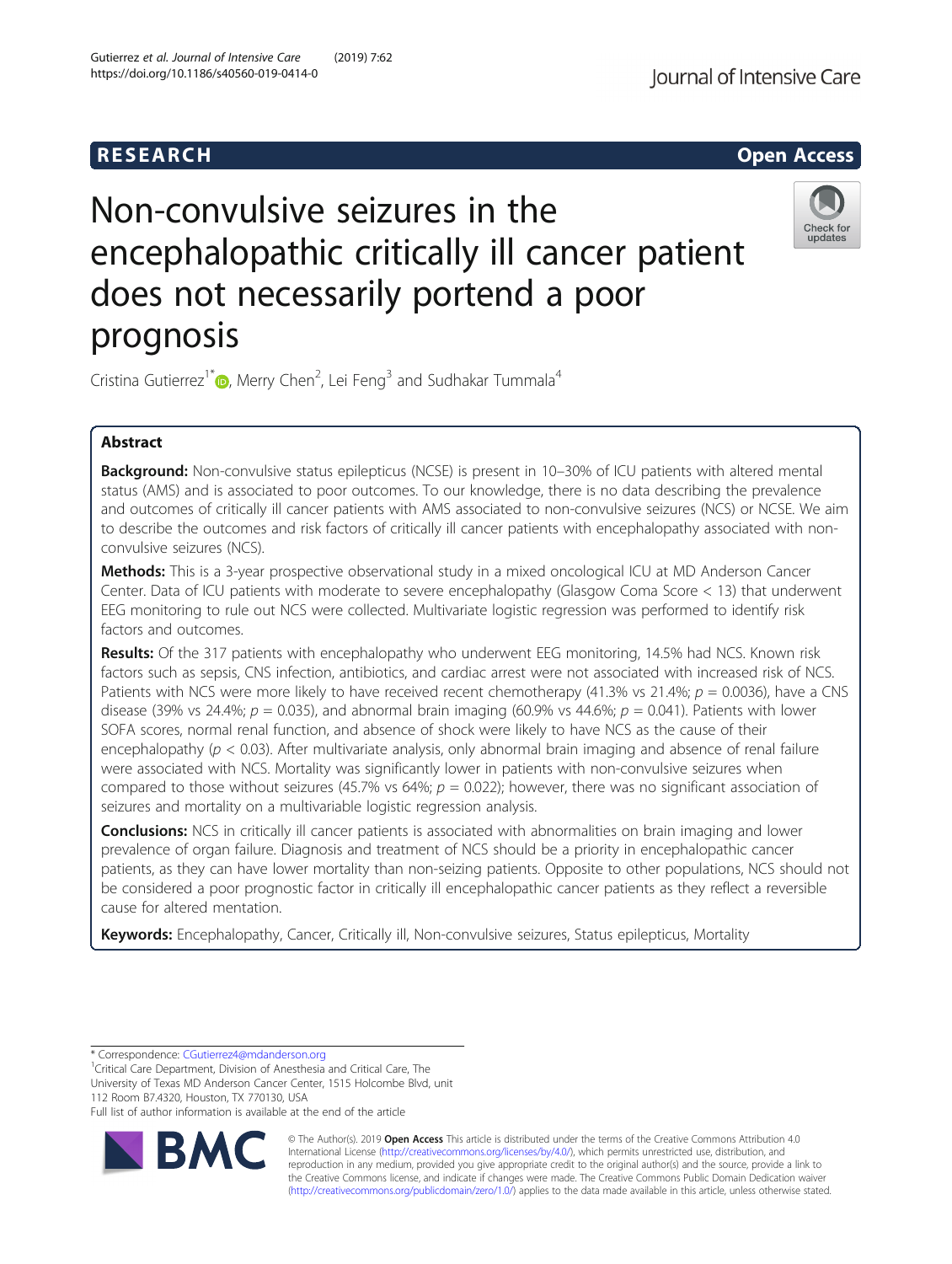# Background

Non-convulsive seizures (NCS) and non-convulsive status epilepticus (NCSE) can be a cause of coma and altered mentation in 18 to 45% of patients admitted to the Intensive Care Unit (ICU) [\[1](#page-7-0)–[4](#page-7-0)]. Electroencephalogram (EEG) monitoring is frequently used as part of the diagnostic work up of encephalopathic critically ill patients [[5\]](#page-7-0). Patients diagnosed with seizures in the ICU usually have worse outcomes, including increased length of stay (LOS) and mortality, and increased ICU costs [\[5](#page-7-0)–[8](#page-7-0)]. Moreover, they can have long-term medical consequences as more than 60% of patients diagnosed with NCS and NCSE have recurrent seizures after being discharged from the hospital [[9](#page-7-0)]. If the status epilepticus is not treated promptly, the response to therapy can decrease from 80 to 30%; therefore, early diagnosis and aggressive treatment is the cornerstone of improving outcomes in these patients [\[10](#page-7-0), [11\]](#page-7-0).

In the cancer population, 13% of patients experience seizures at some point during the course of their disease, and the prevalence of NCSE in the cancer population is 6–8% [[12](#page-7-0), [13\]](#page-7-0). Seizures are the most common neurological complication found in oncological ICUs, and neurological complications in cancer patients carry significant mortality [[13](#page-7-0), [14](#page-7-0)]. The etiologies of seizures in oncological patients are similar to those in the general population as follows: poor-compliance with medications, alcohol intoxication or withdrawal, infections, stroke, central nervous system tumors (primary or metastatic), trauma and anoxic encephalopathy [[12](#page-7-0), [13\]](#page-7-0). The causes and risk factors specific to the oncological population, such as the use of specific chemotherapeutic regimens, should also be considered when assessing these patients.

Due to the high morbidity and mortality associated with NCS and NCSE, early recognition in the encephalopathic patient is extremely important. Studies that help to identify patients at risk can lead to early diagnosis and possibly improve outcomes. To our knowledge, there are no published data describing characteristics and outcomes of NCS and NCSE in ICU cancer patients with moderate to severe encephalopathy.

# Materials and methods

We conducted a prospective observational study during a 3-year period between March 2015 to March 2018, in our mixed surgical and medical ICU. The Institutional Review Board at MD Anderson Cancer Center (PA15- 0304) approved the study. We included data of all patients who underwent EEG monitoring to diagnose NCS as the cause of encephalopathy and altered mental status (AMS). All patients included in our study had moderate to severe encephalopathy and depressed level of consciousness, measured as a Glasgow Coma Score (GCS) less than 13. Additionally, GCS < 13 had to be persistent for more than 24 h, non-fluctuating and not improving. Patients younger than 18 years of age, without cancer, with a GCS  $\geq$  13, and who underwent EEG monitoring because history and physical exam suggested convulsive seizures, were excluded from this study (Fig. 1). In patients who underwent multiple EEGs during the same or different ICU admissions, only the initial encounter was included in the analysis.

Demographic, clinical, and seizure-related data were collected in Redcap [\[15](#page-7-0)]. EEG monitoring in our institution begins with an initial 20–40 min EEG read by the epileptologist (authors ST or MC—both board certified in epilepsy). If deemed necessary, the patient remains on EEG for long-term monitoring either because of a pattern for NCSE and or the patient is not improving. Nonconvulsive seizures and non-convulsive status epilepticus

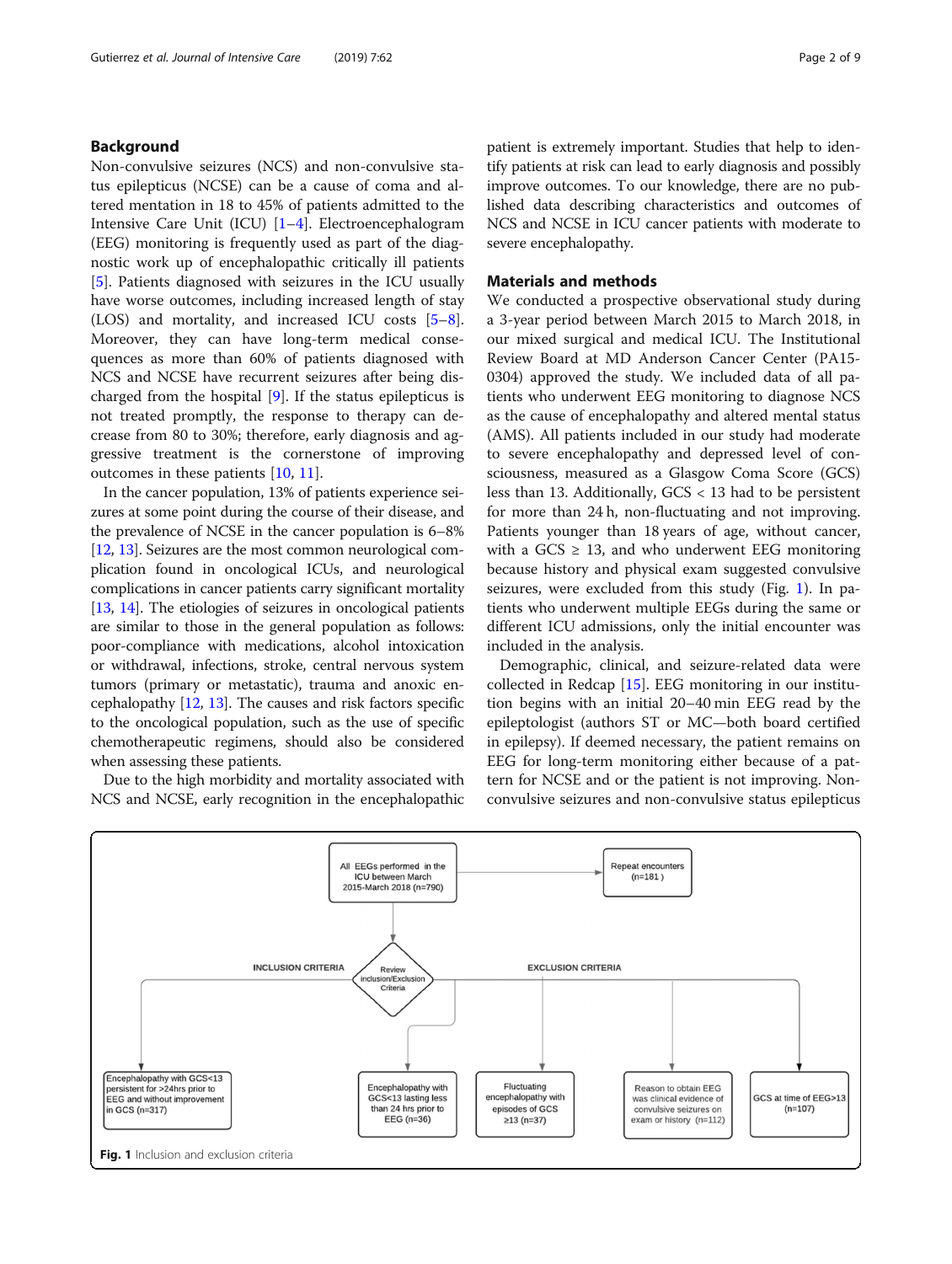are identified in our institution by published criteria [\[5](#page-7-0), [16\]](#page-7-0). Other patterns such as generalized and focal slowing, cortical suppression, burst suppression, hemisphere disturbance and its degree, periodic discharges of triphasic or biphasic morphology, spike and wave, sharp and wave, polyspike and wave, and electrographic seizures were documented. The use of anti-epileptic drugs (AEDs) and their response was documented. Risk factors for seizures reported in the literature such as sepsis, antibiotics, chimeric antigen receptor (CAR)T-cell therapy, intracranial tumors, history of seizures, central nervous system (CNS) infections, anoxic brain injury, hemorrhagic and ischemic strokes, posterior reversible encephalopathy syndrome (PRES), and electrolyte disturbances were documented [\[5](#page-7-0), [12,](#page-7-0) [13](#page-7-0), [17](#page-7-0)–[19](#page-7-0)]. Medication use associated with seizures specific to the oncological population including methotrexate, mycophenolic acid, tacrolimus, cisplatin, busulphan, cytarabine, thiotepa, etoposide, chlorambucil, 5-fluorouracil, cyclosporine, carmustine, and paclitaxel were also documented [\[13](#page-7-0)]. The degree of organ failure was measured by the Sequential Organ Failure Assessment (SOFA) score, and independently by the use of vasopressors, mechanical ventilation and presence of renal failure. Outcomes measured included prevalence of NCS, response to AEDs, improvement of GCS prior to discharge (defined as GCS back to baseline or  $\geq$  13), length of stay (LOS), and mortality.

### Statistical analysis

Summary statistics including mean, standard deviation, median, and range for continuous variables, frequency counts, and percentages for categorical variables are provided. Fisher's exact test or chi-square test was used to evaluate the association between two categorical variables. Wilcoxon rank sum test was used to evaluate the difference in a continuous variable between patient groups. Multivariable logistic regression models were fitted to evaluate the effects of important covariates on the incidence of non-convulsive seizures and mortality. The full model included the covariates which had a  $p$  value  $\lt$ 0.2 from the univariable analysis, and a backward selection method was used to find the final model. Statistical software SAS 9.4 (SAS, Cary, NC) was used for analyses.

### Results

# General characteristics of the critically ill encephalopathic population

During the 3-year period, a total of 790 patients underwent EEG monitoring in our ICU and 324 patients met inclusion criteria for our study. None of the included patients had convulsive seizures. Seven patient records had multiple ICU admissions with EEG monitoring for which only the initial encounter was included, leaving 317 (40.1%) unique patient encounters for analysis. Patients were predominantly admitted to the medical ICU (89.3%), male (59.3%), had a comorbidity index  $\geq 5$ (68.5%), a hematologic malignancy (61.8%), and 31.6% had received a stem cell transplant (Table [1\)](#page-3-0). The majority of patients had metastatic disease (72.7%), but only 26.5% of patients had central nervous system involvement such as primary or metastatic disease, leptomeningeal disease, or positive cytology for malignancy in cerebrospinal fluid. Abnormal findings on brain CT or MRI included intracranial hemorrhage (10.4%), ischemic stroke (11.7%), intracranial masses (18.6%), leptomeningeal disease (5.9%), and subdural hematoma (5.1%). The most common diagnoses on ICU admission were altered mental status (30.9%), respiratory failure (25.9%), and severe sepsis and septic shock (18.0%) (Table [1\)](#page-3-0). At the time of ICU admission, only 37.5% of patients had a SOFA score  $\geq$  10, but at the time of EEG monitoring, more than half of the patients had a SOFA score  $\geq 10$ (50.8%). Multi-organ failure during ICU stay was common; mean SOFA score on admission was  $8.5 \pm 3.7$  (median 8; 0–19) on admission, 79.5% of patients required mechanical ventilation, 52.4% had acute renal failure, and 56.5% had shock (56.5%) (Table [1\)](#page-3-0). Almost half of patients required sedation prior to EEG monitoring (49.8%); 35.3% midazolam, 18.6% dexmetomidine, and 13.3% propofol. The average duration of sedation was  $4.1 \pm 4.3$  days.

Patients were admitted to the ICU for  $5.5 \pm 7.5$  days before EEG monitoring and median GCS at the time was 7. Common findings on EEG were slowing (61.5%), periodic waves of triphasic and biphasic morphology (13.6%), and epileptiform sharp waves (14.5%). Twenty percent of EEGs had other findings such as diffuse hemisphere disturbance of mild to moderate degree, severe cortical suppression, and burst suppression patterns. Forty-six patients (14.5%) had intermittent NCSs on EEG; of these, 65.2% were in non-convulsive status epilepticus ( $n = 30$ ). Benzodiazepines, levetiracetam, phenytoin, phosphenytoin, and phenobarbital were the most commonly used AEDs. Other AEDs included lacosamide, lamotrigine, and valproic acid. Eighty-seven percent of patients responded to the AEDs and 14 (46.7%) of the 30 patients who were in NCSE were considered refractory to more than two AEDs and required burst suppression.

# Risk factors for non-convulsive seizures

We further analyzed the data to discern risk factors associated to NCS in encephalopathic critically ill oncological patients. While patients with NCS were more likely to be female, other factors such as age, comorbidity index, type of malignancy, metastatic disease, and stem cell transplant status were not associated to NCS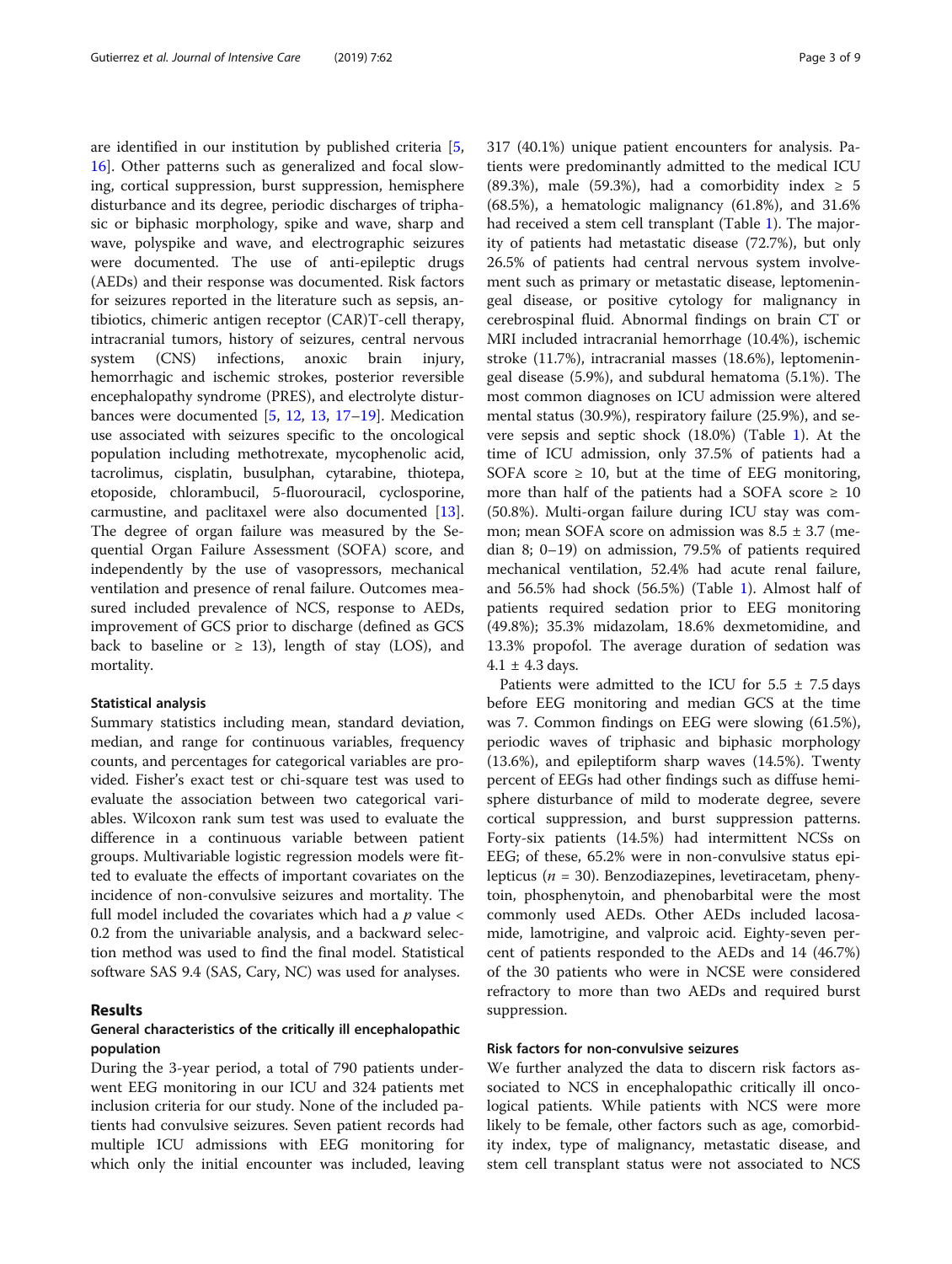<span id="page-3-0"></span>

| Table 1 Characteristics and outcomes of encephalopathic patients and those with and without non-convulsive seizures |  |  |  |  |
|---------------------------------------------------------------------------------------------------------------------|--|--|--|--|
|                                                                                                                     |  |  |  |  |

| Variable                              | All patients                | Seizures*                   | No seizures*                | $p$ value |
|---------------------------------------|-----------------------------|-----------------------------|-----------------------------|-----------|
|                                       | $(n = 317)$                 | $(n = 46)$                  | $(n = 271)$                 |           |
| General characteristics               |                             |                             |                             |           |
| Age                                   | $60.2 \pm 14.6, 62$ (18-89) | $59.3 \pm 14.6, 62$ (18-84) | $60.4 \pm 14.7, 62$ (18-89) | 0.775     |
| Gender (male)                         | 59.3%                       | 43.5%                       | 62.0%                       | 0.018     |
| Type of malignancy                    |                             |                             |                             | 0.609     |
| Hematological                         | 61.8%                       | 65.3%                       | 61.3%                       |           |
| Solid tumor                           | 38.2%                       | 34.7%                       | 38.7%                       |           |
| Metastatic disease                    | 72.7%                       | 56.3%                       | 75.2%                       | 0.112     |
| Active disease (no remission)         | 86.8%                       | 86.9%                       | 86.7%                       | 0.965     |
| Stem cell transplant (yes)            | 31.6%                       | 26.1%                       | 18.5%                       | 0.284     |
| Co-morbidity index $\geq$ 5           | 68.5%                       | 63.0%                       | 69.4%                       | 0.393     |
| Chemotherapy within 10 days           | 24.3%                       | 41.3%                       | 21.4%                       | 0.0036    |
| CNS malignancy involvement**          | 26.5%                       | 39.0%                       | 24.4%                       | 0.0358    |
| Medical history of seizure disorder   | 10.4%                       | 13.0%                       | 9.9%                        | 0.527     |
| Admission diagnosis                   |                             |                             |                             |           |
| Altered mental status                 | 30.9%                       | 60.9%                       | 25.8%                       | < 0.0001  |
| Respiratory failure                   | 25.9%                       | 4.3%                        | 29.5%                       |           |
| Severe sepsis/shock                   | 18.0%                       | 10.9%                       | 19.2%                       |           |
| Cardiac arrest                        | 11.7%                       | 10.9%                       | 11.8%                       |           |
| Stroke (hemorrhagic or ischemic)      | 2.8%                        | 6.5%                        | 2.2%                        |           |
| Other                                 | 10.7%                       | 6.5%                        | 11.5%                       |           |
| Variables during ICU stay             |                             |                             |                             |           |
| Days from admission to EEG***         | $5.5 \pm 7.5$ , 3 (1-69)    | $3.9 \pm 5.3$ , 2 (1-30)    | $5.7 \pm 7.8$ , 3 (1-69)    | 0.141     |
| SOFA on admission <sup>#</sup>        | $8.5 \pm 3.7, 8 (0 - 19)$   | $7.7 \pm 3.1, 7(1-15)$      | $8.6 \pm 3.8, 9(1-19)$      | 0.170     |
| SOFA at time of EEG <sup>#</sup>      | $9.9 \pm 4.0$ , 10 (3-22)   | $8.5 \pm 3.1, 8(3-15)$      | $10.2 \pm 4.1, 10 (3 - 22)$ | 0.0129    |
| GCS at time of EEG (median)^          | $7(3-12)$                   | $7(3-12)$                   | $7(3-12)$                   | 0.720     |
| Vasopressors (yes)                    | 56.5%                       | 36.9%                       | 59.8%                       | 0.0039    |
| Acute renal failure (yes)             | 52.4%                       | 30.4%                       | 56.1%                       | 0.0013    |
| Mechanical ventilation (yes)          | 79.5%                       | 69.6%                       | 81.2%                       | 0.071     |
| Use of sedatives (yes)                | 49.8%                       | 36.9%                       | 52.0%                       | 0.059     |
| Cardiac arrest during ICU stay        | 13.2%                       | 10.9%                       | 13.7%                       | 0.814     |
| Abnormal brain imaging                | 47.0%                       | 60.9%                       | 44.6%                       | 0.0416    |
| Meningitis/encephalitis               | 4.1%                        | 8.7%                        | 3.3%                        | 0.103     |
| Medications given in the ICU ^^       | 31.9%                       | 39.1%                       | 30.6%                       | 0.253     |
| Abnormal electrolytes                 | 4.4%                        | 4.3%                        | 4.4%                        | 1         |
| PRES <sup>+</sup>                     | 1.3%                        | 2.2%                        | 1.1%                        | 0.467     |
| CNS malignancy involvement            | 26.5%                       | 39.0%                       | 24.4%                       | 0.0358    |
| CAR T cell therapy <sup>++</sup>      | 4.7%                        | 15.2%                       | 2.9%                        | 0.0003    |
| Outcomes                              |                             |                             |                             |           |
| Improvement of GCS prior to discharge | 44.2%                       | 52.2%                       | 42.8%                       | 0.237     |
| ICU Length of stay                    | $13.8 \pm 13.8$             | $12.5 \pm 11.5$             | $14.1 \pm 14.2$             | 0.655     |
| Hospital Length of stay               | $22.3 \pm 21.2$             | $21.3 \pm 18.4$             | $22.5 \pm 21.7$             | 0.857     |
| Overall mortality                     | 60.9%                       | 45.7%                       | 63.5%                       | 0.022     |

\*Non-convulsive seizures<br>\*\*Central nervous system<br>\*\*\*Electroencephalogram<br>"sequential Organ Failure Assessment<br>^Glasgow Coma Score<br>^\* Osterior reversible encephalopathy syndrome<br>\*\* Chimeric Antigen Receptor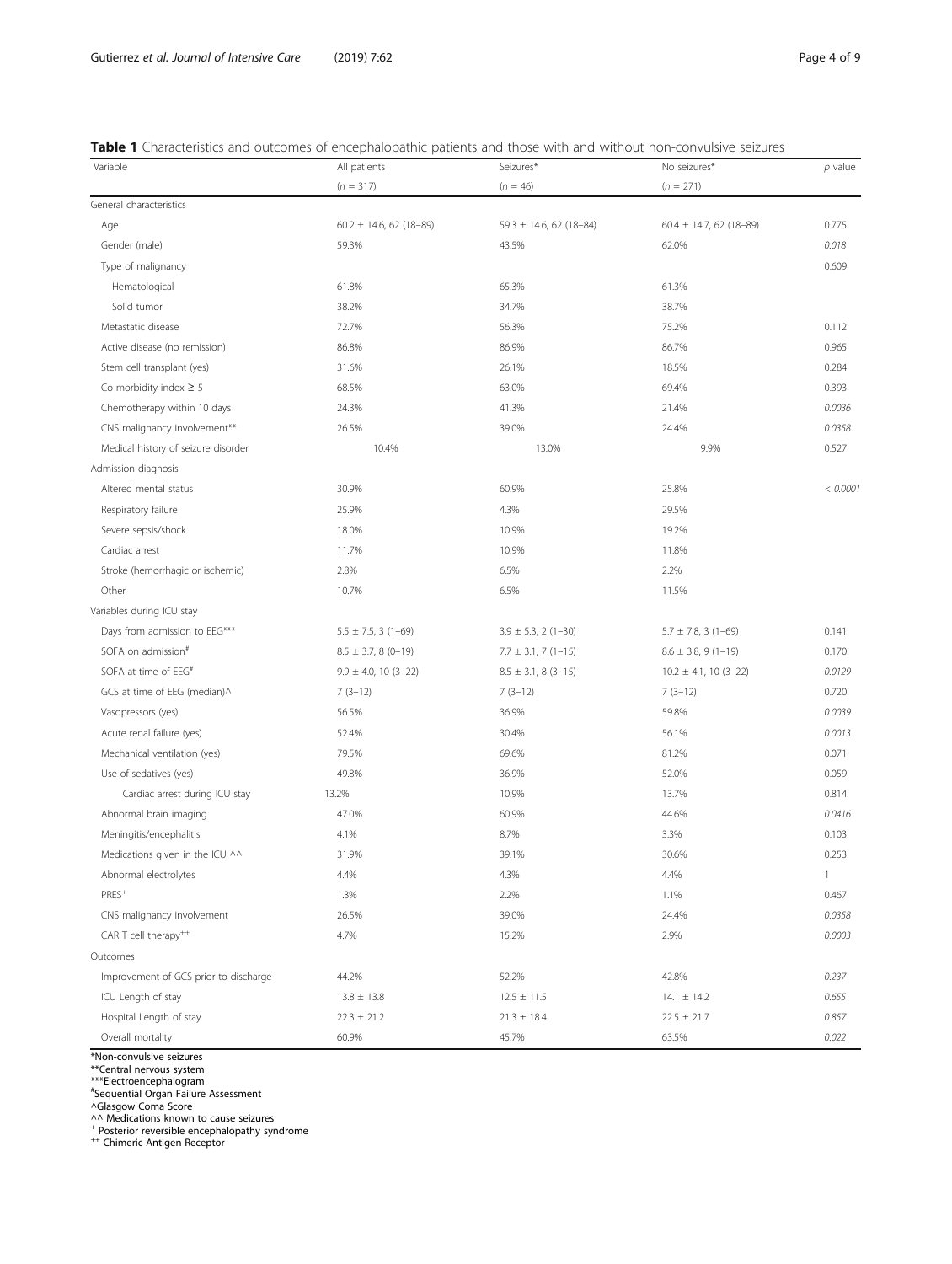prevalence  $(p > 0.1)$  $(p > 0.1)$  $(p > 0.1)$  (Table 1). Patients with NCS were more likely to have received chemotherapy within 10 days of EEG monitoring  $(41.3\% \text{ vs } 21.4\%; p = 0.0036);$ the prevalence of severe neutropenia was similar in patients with and without seizures (30.4% vs 23.6%;  $p =$ 0.32) (Table [1\)](#page-3-0).

Patients with NCS were more likely to have been admitted to the ICU with a diagnosis of altered mental status, while those without seizures with respiratory failure and septic shock  $(p < 0.0001)$  $(p < 0.0001)$  (Table 1). Patients with NCS were less likely to require vasopressors (37.0 vs 59.8%;  $p = 0.039$ ) and to have renal failure (30.4% vs 56.1%;  $p = 0.0013$ ), and their SOFA at the time of EEG monitoring was significantly lower (8.5  $\pm$  3.1 vs 10.2  $\pm$ 4.[1](#page-3-0);  $p = 0.0129$  (Table 1). SOFA score on admission, GCS at the time of EEG, need for mechanical ventilation, the use of sedation, and its duration were similar in patients with and without NCS (Table [1\)](#page-3-0). All patients with NCS had at least one risk factor described in the literature to cause seizures (100% vs 84.5%;  $p = 0.0015$ ). Specific risk factors such as cardiac arrest, sepsis, history of seizures, meningitis/encephalitis, or PRES were not associated to an increased prevalence of NCS (Table [1](#page-3-0)). The use of specific medications, including specific seizure inducing chemotherapeutic agents and immunosuppressants, was not associated to an increased risk of NCS in our patient population (39.1% vs 30.6%;  $p =$ 0.25) (Table [1\)](#page-3-0). Abnormal findings on brain CT or MRI (60.9% vs 44.6%;  $p = 0.0416$ ), CNS malignancy involvement (39% vs 24.4%;  $p = 0.036$ ) and undergoing recent CAR T cell therapy (15.2% vs 3.0%;  $p = 0.0003$ ) were more prevalent in patients with NCS (Table [1\)](#page-3-0). Subgroup analysis did not show any correlation between specific findings on brain CT or MRI and seizures (data not shown). After multivariate analysis, abnormalities on brain imaging, absence of renal failure, and recent chemotherapy were independently associated with an increased risk of non-convulsive seizures (Table 2). Concerning recent chemotherapy, since CAR T cell patients undergo chemotherapy as part of their lympho-depleting protocol prior to cell infusion, we excluded this patient population to evaluate if recent chemotherapy continued to be an independent risk factor for NCS. For the

Table 2 Multiple regression model of risk factors for nonconvulsive seizures

| Variables                   | Odds ratio | 95% CI        | $p$ value |
|-----------------------------|------------|---------------|-----------|
| Female                      | 1.82       | $0.94 - 3.54$ | 0.078     |
| CNS malignancy involvement  | 1.91       | $0.93 - 3.93$ | 0.080     |
| Use of sedatives            | 1.63       | $0.82 - 3.25$ | 0.164     |
| Chemotherapy within 10 days | 2.95       | $1.47 - 5.94$ | 0.002     |
| Acute renal failure         | 2.23       | 108-461       | 0.030     |
| Abnormal brain imaging      | 0.21       | $0.07 - 0.66$ | 0.007     |

patients who did not receive CAR T cell therapy, chemotherapy was no longer associated with an increased risk of NCS (OR 2.03 for  $95\%CI = 0.94 - 4.42$ ;  $p = 0.074$ ).

# Outcomes of encephalopathic critically ill patients and those with non-convulsive seizures

Overall, only 44.2% of all encephalopathic patients who underwent EEG monitoring had improvement of their GCS prior to hospital discharge. Moreover, recovery of GCS was similar between patients with and without NCS (52.2% vs 42.8%;  $p = 0.237$ ) (Table [1\)](#page-3-0). Improvement of GCS prior to discharge was associated with lower mortality (80.6% vs 20.7%;  $p < 0.0001$ ). Encephalopathic cancer patients undergoing EEG monitoring in our ICU had prolonged LOS (ICU LOS:  $13.8 \pm 13.8$  days and hospital LOS:  $22.3 \pm 21.2$  days) and 60.9% mortality (Table [1\)](#page-3-0). Factors associated to increased mortality in this patient population included the presence of metastatic disease with CNS involvement, being admitted to the ICU medical service and recent cardiac arrest (Table [3](#page-5-0)). Markers of multi-organ failure such as the need for mechanical ventilation and vasopressors, acute renal failure, lower GCS, and higher SOFA scores on admission were associated with increased mortality ( $p < 0.0001$ ) (Table [3](#page-5-0)). After multivariable analysis, variables of organ failure such as vasopressors and renal failure were independently associated with mortality (Table [4\)](#page-5-0). Surprisingly, mortality was lower in patients with NCS when compared to patients without seizures (45.7% vs 63.5%;  $p = 0.022$ ); however, there was no significant association of seizures and mortality on multivariable logistic regression analysis (Table [1](#page-3-0), Table [4](#page-5-0)). ICU and hospital LOS was similar in patients with and without NCS (Table 1).

# **Discussion**

Altered mental status due to non-convulsive seizures oc-curs in [1](#page-7-0)8 to [4](#page-7-0)5% of ICU patients  $[1-4, 13, 14]$  $[1-4, 13, 14]$  $[1-4, 13, 14]$  $[1-4, 13, 14]$ . In our study, critically ill cancer patients with moderate to severe encephalopathy have a similar incidence of NCS (14.5%) to non-cancer critically ill patients. On the contrary, the prevalence of NCSE (65%) in our study is higher than the 5% reported in medical ICUs [[2\]](#page-7-0) but similar to that observed in specialized neuro-ICUs [\[1](#page-7-0)]. In cancer patients who are not critically ill, AMS is caused by NCS in 6–9% of cases [[20](#page-7-0), [21](#page-8-0)]. In a study performed at Memorial Sloan-Kettering Cancer Center, 11.5% of lethargic and comatose patients had NCSE [[22\]](#page-8-0). Differences in our patient cohort could explain the differences with other published data. More than 60% of the patients who underwent EEG monitoring in our study had multi-organ failure and SOFA scores  $\geq$  10. This degree of organ failure is generally associated with significant cytokine release and secondary CNS dysfunction and blood-brain barrier disruption [\[3](#page-7-0), [23,](#page-8-0) [24\]](#page-8-0). Injury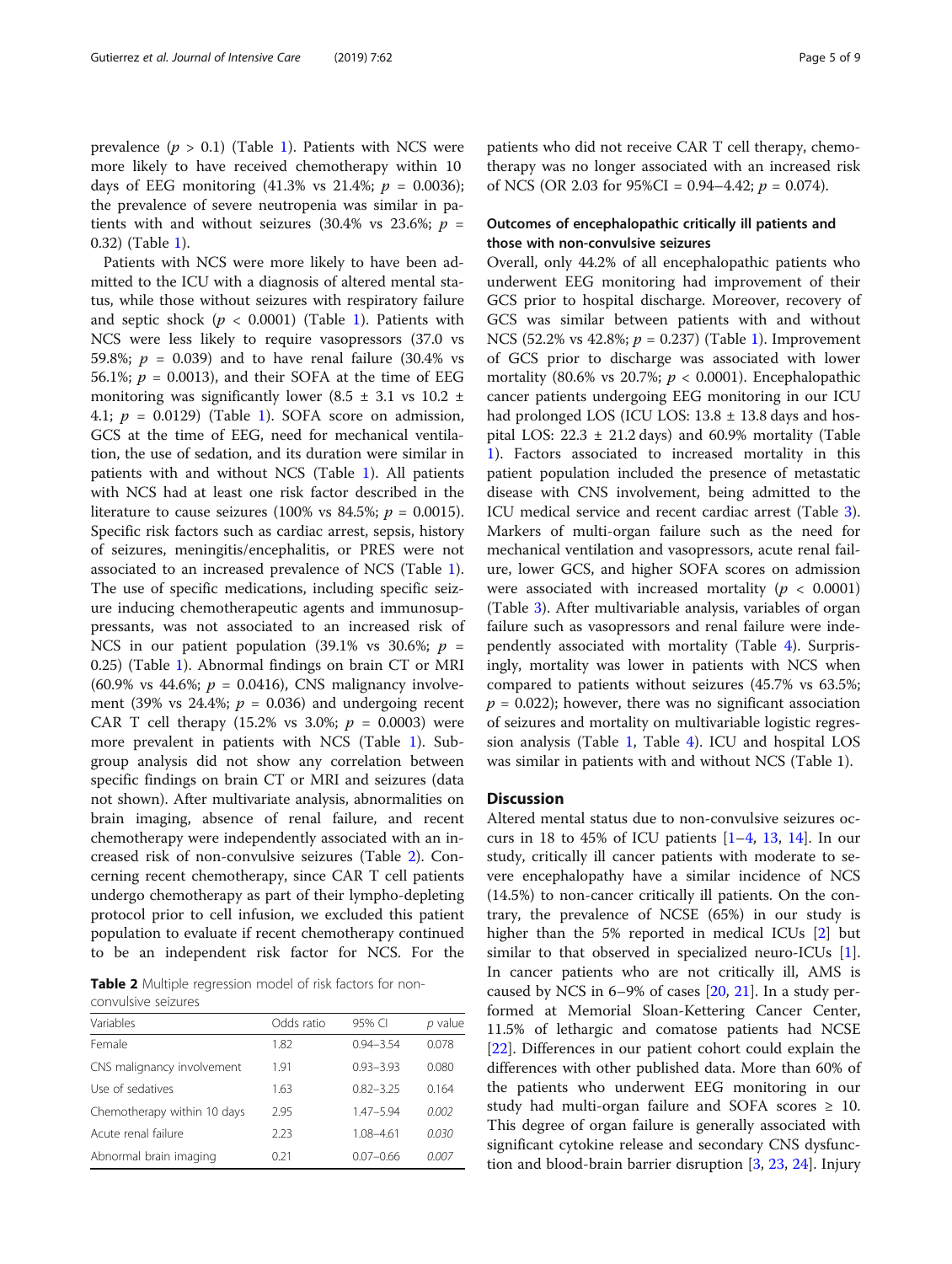| Variable                            | All patients                  | Survived                     | Dead                       | $p$ value |
|-------------------------------------|-------------------------------|------------------------------|----------------------------|-----------|
|                                     | $(n = 317)$                   | $(n = 193)$                  | $(n = 124)$                |           |
| Age                                 | $60.2 \pm 14.6, 62 (18 - 89)$ | $58.9 \pm 15.5$ , 62 (18-87) | $61.1 \pm 14, 62$ (18, 89) | 0.34      |
| Gender (male)                       | 59.3%                         | 56.5%                        | 61.1%                      | 0.407     |
| Type of malignancy                  |                               |                              |                            | 0.609     |
| Hematological                       | 61.8%                         | 58.9%                        | 63.7%                      | 0.385     |
| Solid tumor                         | 38.2%                         | 41.1%                        | 36.3%                      |           |
| Metastatic disease                  | 72.7%                         | 92.7%                        | 74.2%                      | 0.035     |
| Active disease (no remission)       | 86.8%                         | 82.3%                        | 89.6%                      | 0.059     |
| Stem cell transplant (yes)          | 31.6%                         | 21.8%                        | 18.1%                      | 0.214     |
| Co-morbidity index $\geq$ 5         | 68.5%                         | 66.1%                        | 69.9%                      | 0.475     |
| Chemotherapy within 10 days         | 24.3%                         | 28.2%                        | 21.8%                      | 0.190     |
| CNS malignancy involvement*         | 26.5%                         | 33.9%                        | 21.8%                      | 0.017     |
| Medical history of seizure disorder | 10.4%                         | 16.1%                        | 10.9%                      | 0.008     |
| Medical service                     | 89.3%                         | 83.0%                        | 94.8%                      | 0.006     |
| Variables during ICU stay           |                               |                              |                            |           |
| SOFA on admission**                 | $8.5 \pm 3.7, 8 (0 - 19)$     | $7.2 \pm 3.3, 7(0-16)$       | $9.3 \pm 3.8, 9(2-19)$     | < 0.0001  |
| SOFA at time of EEG <sup>#</sup>    | $9.9 \pm 4.0$ , 10 (3-22)     | $8.2 \pm 3.7, 7(3-21)$       | $11.1 \pm 3.7$ , 11 (3-22) | < 0.0001  |
| GCS at time of EEG## (median)       | $7(3-12)$                     | $8(3-12)$                    | $7(3-12)$                  | 0.001     |
| Vasopressors (yes)                  | 56.5%                         | 35.5%                        | 69.9%                      | < 0.0001  |
| Acute renal failure (yes)           | 52.4%                         | 31.5%                        | 65.8%                      | < 0.0001  |
| Mechanical Ventilation (yes)        | 79.5%                         | 66.9%                        | 87.6%                      | < 0.0001  |
| Use of sedatives (yes)              | 49.8%                         | 44.4%                        | 53.4%                      | 0.117     |
| Cardiac arrest during ICU stay      | 13.3%                         | 3.2%                         | 19.7%                      | < 0.0001  |

<span id="page-5-0"></span>Table 3 Mortality of all encephalopathic critically ill oncological patients

\*Central nervous system

\*\*Sequential Organ Failure Assessment

# Electroencephalogram

##Glasgow Coma Score

to the blood-brain barrier is a contributing factor for seizures [[25\]](#page-8-0), and this effect can be amplified in our critically ill patients as 86.7% of patients already have risk factors for seizures. Therefore, routine EEG monitoring of critically ill cancer patients with moderate to severe encephalopathy should be considered, as there is a significant prevalence of NCS and NCSE in this population.

Known risk factors for non-convulsive seizures in critically ill patients include sepsis, CNS infection, stroke, recovery from convulsive status epilepticus, and cardiac arrest [\[1](#page-7-0), [5](#page-7-0), [13](#page-7-0), [14](#page-7-0), [17](#page-7-0), [20,](#page-7-0) [26\]](#page-8-0). In oncological patients, CNS involvement from malignancy, brain radiation, paraneoplastic syndromes, PRES, and medications such as chemotherapy agents and immunosuppressants is known to cause seizures [\[12](#page-7-0), [13,](#page-7-0) [27](#page-8-0)]. Unlike other studies, we observed that variables such as sepsis, malignancy in the CNS, PRES, antibiotic use, anoxic brain injury, meningoencephalitis, chemotherapeutic agents, and other immunosuppressants were not associated with a higher incidence of NCS. Abnormal findings on brain imaging, however, were associated to NCS in our study, supporting already published data  $[5]$  $[5]$ . Remarkably, we

Table 4 Multiple regression model of risk factors for mortality

| Variables                                         | Odds ratio | 95% CL for OR   | $p$ value |
|---------------------------------------------------|------------|-----------------|-----------|
| Age                                               | 0.986      | $0.966 - 1.007$ | 0.1909    |
| Vasopressors (yes vs no)                          | 2.245      | 1.188-4.245     | 0.0128    |
| Acute renal failure (yes vs no)                   | 2.729      | 1.433-5.198     | 0.0023    |
| Improvement of GCS prior to discharge (yes vs no) | 0.064      | $0.034 - 0.119$ | < 0.0001  |
| Seizures (no vs yes)                              | 1.595      | $0.687 - 3.703$ | 0.2768    |
| Medical history seizure disorder (no vs yes)      | 2.199      | $0.807 - 5.992$ | 0.1234    |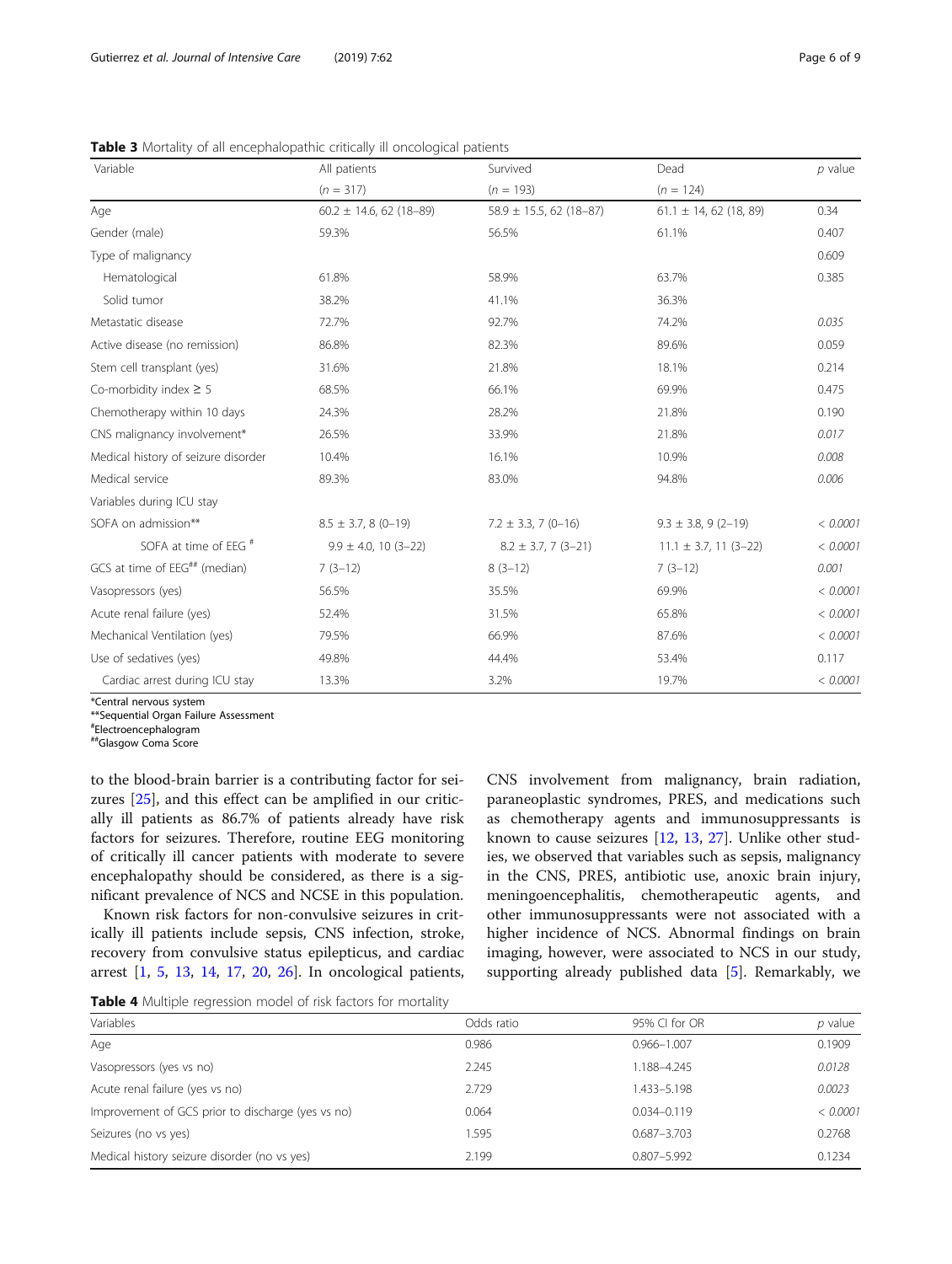observed that encephalopathic patients without organ failure, and specifically those with normal renal function, are more likely to have NCS as a cause for their AMS. Clinically, these findings are of great importance as our data suggests that common risk factors for seizures do not seem to have an impact in oncological patients. If an otherwise improving critically ill patient has significant encephalopathy and normal renal function, one needs to consider NCS. In these cases, quick diagnosis with EEG and AED treatment should be a priority.

Initial analysis of our patient cohort showed that administration of chemotherapy within 10 days of EEG monitoring was associated to a higher incidence of NCS. Chemotherapy has been associated to worsening mental status, and specific agents are known to cause seizures [[13,](#page-7-0) [21\]](#page-8-0). Our initial analysis included patients receiving CAR T cell therapy, which is known to cause encephalopathy and NCS within 7 days of cell infusion [\[28](#page-8-0), [29](#page-8-0)]. Moreover, CAR T cell patients always receive chemotherapy prior to cell infusion. With this in mind, we questioned whether the relationship between recent chemotherapy administration and NCS was due to the inclusion of CAR T cell patients in our cohort population. When controlling for CAR T cell therapy, chemotherapy was no longer an important factor in the incidence of NCS. Therefore, we can conclude that it is CAR T cell therapy, and not chemotherapy, that is the significant causative factor of seizures.

In our study, only 44% of all encephalopathic patients who underwent EEG monitoring had neurologic recovery before hospital discharge. These findings are lower than the neurological improvement observed in studies of encephalopathic patients in the ICU [\[1](#page-7-0), [5](#page-7-0), [14,](#page-7-0) [21](#page-8-0), [22\]](#page-8-0). Moreover, when we analyzed the patients who had NCS in our study, 52% had improvement of their GCS prior to discharge. These findings are surprising as our rate of response to AEDs was more than 87%, similar to the response rate reported in the literature of both cancer and non-cancer patients [\[20,](#page-7-0) [22,](#page-8-0) [30\]](#page-8-0). Our cohort of patients could explain the low prevalence of improvement of GCS in this study. Encephalopathy has a negative impact in overall neurological recovery of cancer patients [[21](#page-8-0), [31](#page-8-0)]. Moreover, patients with NCS and status epilepticus are also known to have poor neurological recovery [[5](#page-7-0)–[8](#page-7-0)]. Therefore, our cohort population of cancer patients with ongoing moderate to severe encephalopathy, and with a significant prevalence of NCS and NCSE, could reflect on our findings of poor neurological recovery.

Besides poor neurological recovery, patients with cancer who have an underlying encephalopathy also have high morbidity and mortality [\[21](#page-8-0), [31](#page-8-0)]. In our study, all encephalopathic patients who underwent EEG monitoring had prolonged ICU length of stay and high mortality. When compared to prior published data of MD

Anderson's ICU cancer patients, encephalopathic patients who underwent EEG monitoring in our study have almost three times longer ICU length of stay and higher mortality [[32\]](#page-8-0). These findings indicate that encephalopathic critically ill oncological patients carry a higher morbidity and mortality when compared to all other critically ill cancer patients. Nevertheless, the findings of increased mortality cannot be explained by the presence of NCS in our studied population. Contrary to that described in the literature, mortality in patients with NCS was lower when compared to patients without seizures [[3,](#page-7-0) [5](#page-7-0)–[7\]](#page-7-0). First, these findings can be explained by the lower incidence of renal failure, vasopressor use, and lower SOFA scores in patients with NCS, all which are associated with increased mortality in the ICU [[33](#page-8-0), [34](#page-8-0)]. Moreover, one could suggest that an encephalopathy caused by NCS, reflects a treatable and likely reversible pathology. On the contrary, if the encephalopathy is not caused by seizures, the altered mentation is a sign of brain dysfunction associated to multi-organ failure. Therefore, in encephalopathic ICU cancer patients, NCS may be present in otherwise recovering patients and reflect a better prognosis if treated promptly. The diagnosis of NCS in critically ill cancer patients can positively

There are some limitations to our study; the majority of EEGs performed were 20–40 min long, which could have led to under reporting of the incidence of seizures in our patient population. While data suggest that a 30 min EEG can diagnose up to 92% of patients with NCS, there is literature to support that seizures can be present after 48 h of EEG monitoring [[5](#page-7-0), [26](#page-8-0), [35\]](#page-8-0). Second, our study focused only on patients with moderate to severe encephalopathy and those in whom the managing team decided to perform EEG monitoring. Such a cohort could lead to a bias towards worse outcomes and possibly underdiagnoses of NCS in critically ill cancer patients. Lastly, more than 49.8% of patients in the study required sedation during their ICU stay, which could have an impact in the cohort of our patient population. We observed that more patients in the non-seizure group used sedation, which should bring into consideration that sedatives, such as benzodiazepines, could have treated underlying seizures leading to bias and lower incidence of seizures. Despite this, we believe our study criteria can help intensivists decide which critically ill encephalopathic cancer patients would benefit from EEG monitoring.

impact outcomes and should not be left unrecognized.

# **Conclusions**

Encephalopathic critically ill oncological patients carry a high morbidity and mortality when compared to other patients admitted to the ICU. The incidence of NCS in this patient population is 14.5% and their presence is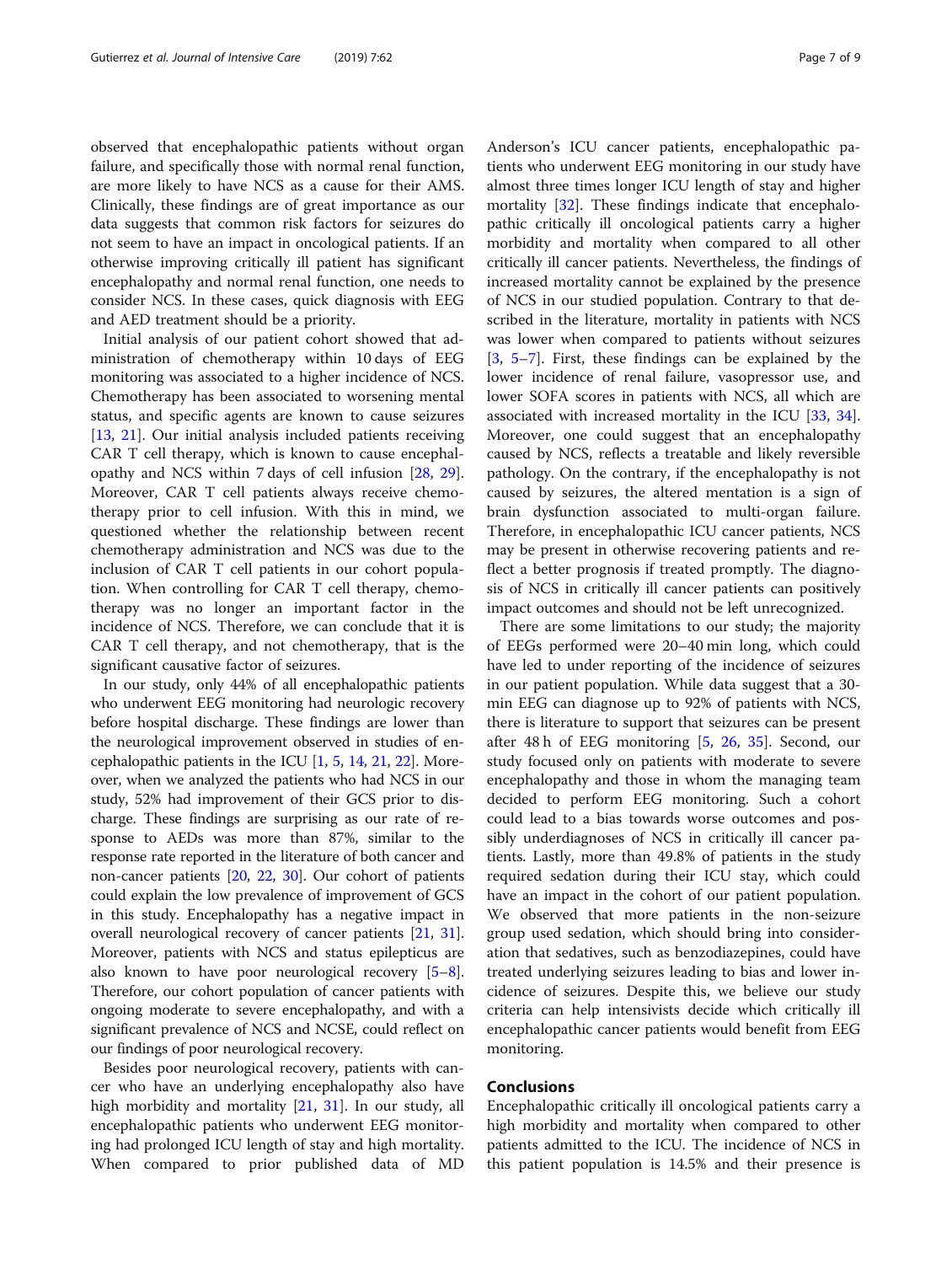<span id="page-7-0"></span>associated with brain imaging abnormalities and lower degree of organ failure. This cohort of patients are more likely to have lower SOFA scores and less likely to have renal failure in contrast to common clinical dictum. NCS in critically ill cancer patients with encephalopathy should lead to quick diagnosis and treatment, as these patients respond to AEDs and do not necessarily portend a worse prognosis. In contrast to other populations, non-convulsive seizures should not be used as a poor prognostic factor in critically ill encephalopathic cancer patients as the AMS reflects a reversible underlying cause, rather than a marker of irreversible multi-organ failure.

#### Abbreviations

AEDs: Anti-epileptic drugs; AMS: Altered mental status; CAR: Chimeric antigen receptor; CNS: Central nervous system; EEG: Electroencephalogram; GCS: Glasgow Coma Score; ICU: Intensive Care Unit; LOS: Length of stay; NCS: Non-convulsive seizures; NCSE: Non-convulsive status epilepticus; PRES: Posterior reversible encephalopathy syndrome; SOFA: Sequential Organ Failure Assessment

#### Acknowledgements

Yuetang Wang, MD, for data collection of SOFA scores.

#### Take home message

While non-convulsive seizures (NCS) are associated to poor outcomes in the general ICU population, in the critically ill cancer patient, they are associated to lower prevalence of organ failure and decreased mortality. In the encephalopathic cancer patient, NCS in the ICU reflect a reversible cause for altered mentation rather than a sign of multi-organ failure. Therefore, early diagnosis with EEG and aggressive treatment are of extreme importance.

#### Authors' contributions

CG conceived and designed the study, collected data, reviewed the statistical analysis, and wrote the manuscript. MC read the EEGs, helped with the design of the study, reviewed the statistical analysis, and contributed in writing the manuscript. LF performed and reviewed the statistical analysis and contributed in writing the manuscript. ST read the EEGs, helped with the design of the study, reviewed the statistical analysis, and contributed in writing the manuscript. All authors read and approved the final manuscript.

#### Funding

This study was supported in part by the National Institutes of Health through Cancer Center Support Grant P30CA016672.

#### Availability of data and materials

Due to institutional IRB concerns, data is not publicly available; however, data may be available from the authors upon reasonable request and with permission of MD Anderson Cancer Center.

#### Ethics approval and consent to participate

The Institutional Review Board at MD Anderson Cancer approved the study Center (PA15-0304). Informed consent was waived by institutional IRB guidelines.

# Consent for publication

N/A

#### Competing interests

The authors declare that they have no competing interests.

#### Author details

<sup>1</sup>Critical Care Department, Division of Anesthesia and Critical Care, The University of Texas MD Anderson Cancer Center, 1515 Holcombe Blvd, unit 112 Room B7.4320, Houston, TX 770130, USA. <sup>2</sup>Department of Neuro-Oncology, Division of Cancer Medicine, The University of Texas MD

Anderson Cancer Center, Houston, TX, USA. <sup>3</sup>Department of Biostatistics Division of Quantitative Sciences, The University of Texas MD Anderson Cancer Center, Houston, TX, USA. <sup>4</sup>Department of Neuro-Oncology, Division of Cancer Medicine, The University of Texas MD Anderson Cancer Center, Houston, TX, USA.

# Received: 24 July 2019 Accepted: 19 November 2019 Published online: 16 December 2019

### References

- 1. Claassen J, Mayer SA, Kowalski RG, Emerson RG, Hirsch LJ. Detection of electrographic seizures with continuous EEG monitoring in critically ill patients. Neurology. 2004;62(10):1743–8.
- 2. Kurtz P, Gaspard N, Wahl AS, Bauer RM, Hirsch LJ, Wunsch H, et al. Continuous electroencephalography in a surgical intensive care unit. Intensive care medicine. 2014;40(2):228–34.
- 3. Oddo M, Carrera E, Claassen J, Mayer SA, Hirsch LJ. Continuous electroencephalography in the medical intensive care unit. Critical care medicine. 2009;37(6):2051–6.
- 4. Schmitt SE. Utility of clinical features for the diagnosis of seizures in the intensive care unit. J Clin Neurophysiol. 2017;34(2):158–61.
- 5. Laccheo I, Sonmezturk H, Bhatt AB, Tomycz L, Shi Y, Ringel M, et al. Nonconvulsive status epilepticus and non-convulsive seizures in neurological ICU patients. Neurocrit Care. 2015;22(2):202–11.
- Siraklow S, Trongtrakul K, Chittawatanarat K, Pathonsamit C, Teeratchanan T, Poopipatpab S. The incidence, characteristics, and outcomes of stroke and seizure in critically ill surgical patients: a multicenter cohort study of Thai Surgical Intensive Care Units (THAI-SICU Study). J Med Assoc Thai. 2016; 99(Suppl 6):S233–S41.
- 7. Hay A, Bellomo R, Pilcher D, Jackson G, Kaukonen KM, Bailey M. Characteristics and outcome of patients with the ICU admission diagnosis of status epilepticus in Australia and New Zealand. J Crit Care. 2016;34:146–53.
- 8. Guekht A, Mizinova M, Ershov A, Guz D, Kaimovsky I, Messina P, et al. Inhospital costs in patients with seizures and epilepsy after stroke. Epilepsia. 2015;56(8):1309–13.
- 9. Punia V, Garcia CG, Hantus S. Incidence of recurrent seizures following hospital discharge in patients with LPDs (PLEDs) and nonconvulsive seizures recorded on continuous EEG in the critical care setting. Epilepsy Behav. 2015;49:250–4.
- 10. Arif H, Hirsch LJ. Treatment of status epilepticus. Seminars in neurology. 2008;28(3):342–54.
- 11. Chen JW, Wasterlain CG. Status epilepticus: pathophysiology and management in adults. The Lancet Neurology. 2006;5(3):246–56.
- 12. Damek DM. Cerebral edema, altered mental status, seizures, acute stroke, leptomeningeal metastases, and paraneoplastic syndrome. Hematology/ oncology clinics of North America. 2010;24(3):515–35.
- 13. Grewal J, Grewal HK, Forman AD. Seizures and epilepsy in cancer: etiologies, evaluation, and management. Current oncology reports. 2008;10(1):63–71.
- 14. Riedijk M, van den Bergh WM, van Vliet M, Kusadasi N, Span LR, Tuinman PR, et al. Characteristics and outcomes of patients with a haematological malignancy admitted to the intensive care unit for a neurological event. Crit Care Resusc. 2015;17(4):268–73.
- 15. Harris PA, Taylor R, Thielke R, Payne J, Gonzalez N, Conde JG. Research electronic data capture (REDCap)--a metadata-driven methodology and workflow process for providing translational research informatics support. J Biomed Inform. 2009;42(2):377–81.
- 16. Leitinger M, Beniczky S, Rohracher A, Gardella E, Kalss G, Qerama E, et al. Salzburg consensus criteria for non-convulsive status epilepticus--approach to clinical application. Epilepsy Behav. 2015;49:158–63.
- 17. Sutter R, Ruegg S, Tschudin-Sutter S. Seizures as adverse events of antibiotic drugs: a systematic review. Neurology. 2015;85(15):1332–41.
- 18. Gilmore EJ, Gaspard N, Choi HA, Cohen E, Burkart KM, Chong DH, et al. Acute brain failure in severe sepsis: a prospective study in the medical intensive care unit utilizing continuous EEG monitoring. Intensive care medicine. 2015;41(4):686–94.
- 19. Misra UK, Kalita J, Chandra S, Nair PP. Association of antibiotics with status epilepticus. Neurol Sci. 2013;34(3):327–31.
- 20. Cocito L, Audenino D, Primavera A. Altered mental state and nonconvulsive status epilepticus in patients with cancer. Arch Neurol. 2001;58(8):1310.